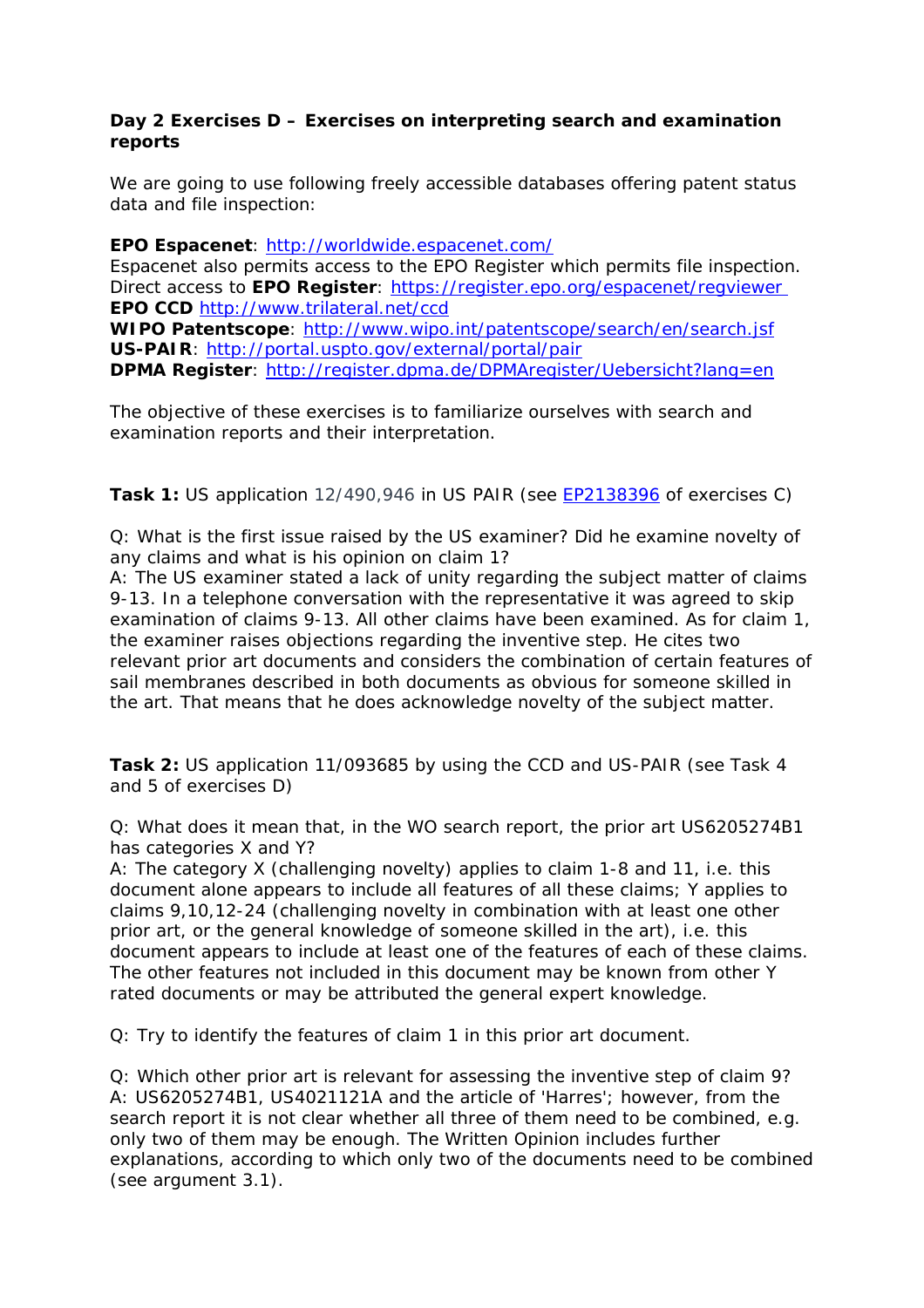Q: The USPTO granted a patent but was there ever a notification of a final rejection mailed by the USPTO ? What happened afterwards? A: Select tab "transaction history". Yes, a final rejection was filed on 10.11.2006. However, this final rejection only applied to claims 22, 23, 25, 26, claims 1-8, 11-21, 27,28 were considered as allowable. The applicant then disclosed the prior art of the WO-A3 search report ("List of References cited by applicant and considered by examiner") on 12.3.2007, i.e. one year after the WO-A3 was published. The examiner thereafter issued a further examination report declining the inventiveness of the claim subject matter that he previously considered as allowable, in view of the article by Harres (document CTNF on 30.3.2007 in the file wrapper).

Q: Could the US examiner have known the WO search report when he issued his first examination report in which he considered the claims patentable? A: Most likely yes: the WO-A3 was published on 24.3.2006, the examination report was issued on 28.4.2006. The examiners search strategy records were saved on 24.4.2006 (see document SRNT in the image file wrapper).

Q: What is the status of examination at EPO? Is the decision final? A: Open the family member EP1864167 in Espacenet. The grant of a patent was refused on 7.02.2011. The applicant has filed an appeal which is still pending.

Q: How would you proceed in such a case?

A: The USPTO has granted a patent, the EPO intends to refuse the grant. It is suggested to wait until the appeal has been settled and to compare the arguments of the EPO and the USPTO, and decide which ones are more convincing, e.g. because of different prior art.

## **Task 3:** [EP282251](http://worldwide.espacenet.com/searchResults?NUM=EP282251&DB=EPODOC&locale=en_EP&ST=number&compact=false)

Q: Compare the search reports of EP-B1 and EP-B2 (publication after opposition), which document was added during opposition? A: B2 is after opposition, there are 2 additional DE documents cited.

Q: Are there English language equivalents for these two documents? A: Yes, there are US-A's for **DE3336991** and for **DE1773815**; so these prior art documents can also be used by examiners not speaking German.

Q: Compare the main claims; which features are different? Which feature is known from the new prior art?

A: Claims can only be compared by looking at the PDF copies. The HTML page only shows the claims of the EP-A1 !!

Q: Is it possible to follow the course of discussions during the opposition? A: Yes most is on file in the EP Register.

Q: What else has been changed in the specification?

A: Drawing 8 was removed, and respective narrative.